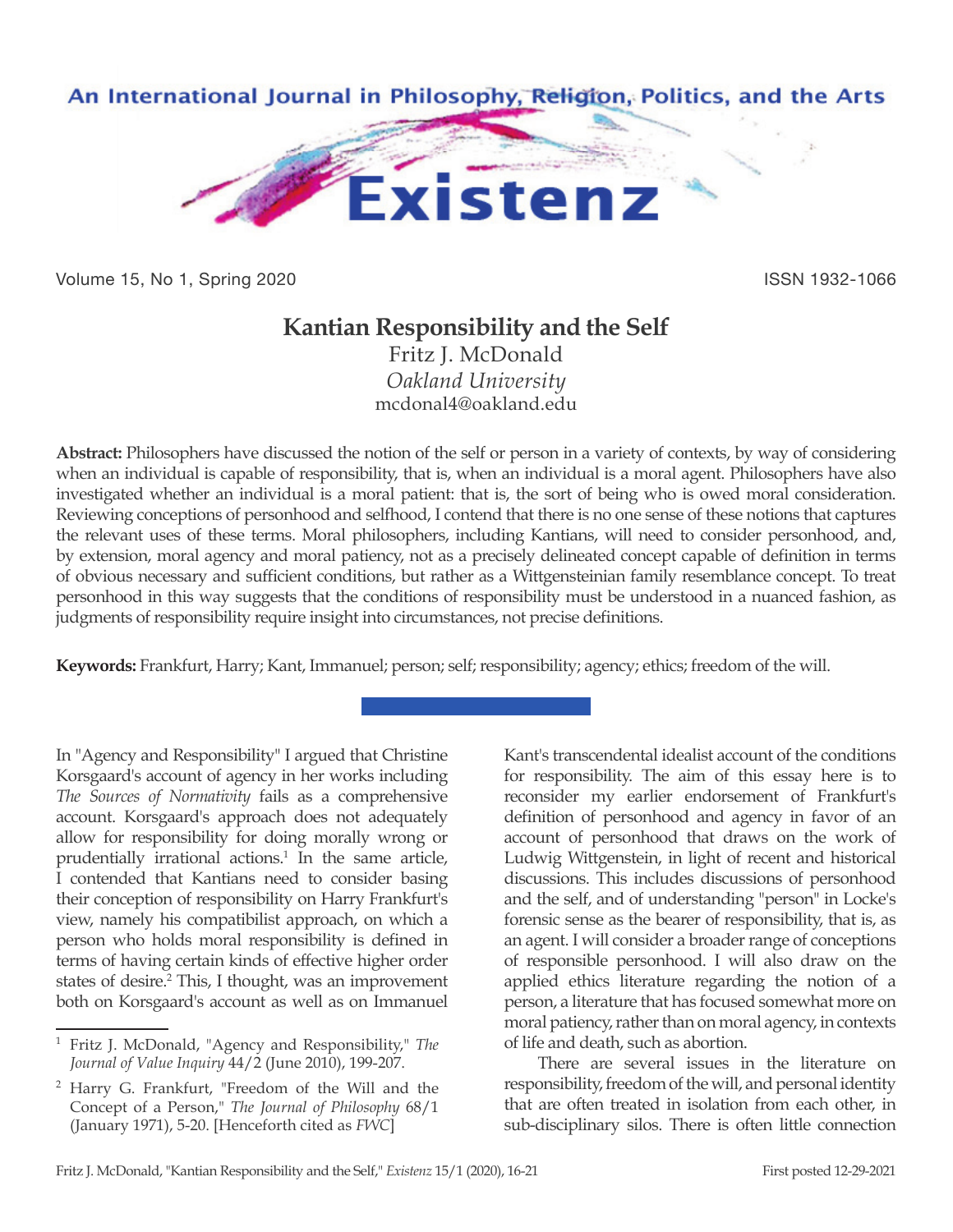between the work of philosophers who define free will primarily as an issue in metaphysics and the work of those philosophers who treat conditions of freedom and responsibility solely as a practical problem. Personal identity, as a metaphysical issue, is its own line of research, separate from research into what makes a person a person from the practical point of view, or through the metaphysics of freedom. This essay attempts to remedy this situation in novel ways. I contend that Frankfurt's conception of freedom of the will serves Kantians well, by tying the conditions of agency to a certain kind of rational self-control, while acknowledging the relevance and pull of other conceptions of selfhood, personhood, and responsibility. Frankfurt provides valuable insight into the conditions of responsibility, in that he gives a psychological account of when an individual is a responsible agent. However, I contend that it is not the case that there is or even can be precise delineation, in terms of an exact account of necessary and sufficient conditions, between those individuals that have or lack the conditions of personhood, of moral agency and relevant kinds of moral patiency. For this reason, precision must be set aside in the moral context, and insight is required to properly settle what makes a person be a person. As Aristotle stressed in the *Nicomachean Ethics*, strict precision in ethics is the wrong approach. He writes:

Our discussion will be adequate if it has as much clearness as the subject-matter admits of, for precision is not to be sought for alike in all discussions, any more than in all the products of the crafts. Now noble and just actions, which political science investigates, exhibit much variety and fluctuation, so that they may be thought to exist only by convention, and not by nature. But goods exhibit a similar fluctuation because they bring harm to many people; for before now men have been undone by reason of their wealth, and others by reason of their courage. We must be content, then, in speaking of such subjects and with such premises to indicate the truth roughly and in outline, and in speaking about things which are only for the most part true, and with premises of the same kind, to reach conclusions that are no better.3

Some humility on the part of philosophers is in order in considering who is a target of moral judgment, or who it would be right or wrong to treat in certain ways, for instance by benefitting or harming oneself or others.

I want, first, to address some preliminary matters. In discussing as to what constitutes a person, when understood in terms of an agent, of an individual who is capable of responsibility, I am drawing on John Locke who introduced a forensic conception of personhood in which a person is the bearer of responsibility for action. In more contemporary terms, one would say that Locke considered it a key element of personhood that persons are moral agents. Locke writes:

Person is a Forensick Term appropriating Actions and their Merit; and so belongs only to intelligent Agents capable of a Law, and Happiness and Misery.4

Harry Frankfort too relates personhood to responsibility. His essay "Freedom of the Will and the Concept of a Person" greatly influenced subsequent discussions on both subjects. For example, Frankfurt is critical of P. F. Strawson's definition of "person," a definition on which a person is an individual with both consciousness and bodily characteristics. Frankfurt rightly points out that this applies to nonhuman animals as well, and so does not fit the notion of a person in the sense Frankfurt thinks is the most relevant one. Namely, a sense that captures

those attributes which are the subject of our most humane concern with ourselves and the source of what we regard as most important and most problematical in our lives. [*FWC* 6]

The distinguishing characteristic of persons, in Frankfurt's view, is the ability to form second-order desires, desires regarding what sort of desires one would want to have and what sort of desires one would not want to have. These second order desires are, according to Frankfurt, not present in nonhuman animals. If this is correct, Frankfurt has improved on Strawson's distinction, for he has found a trait that distinguishes persons from other creatures. This conception of personhood is related to Frankfurt's account of freedom of the will, and by extension to the conditions under which an individual is a moral agent. So, I think it would be fair to consider Frankfurt's account as a part of Locke's tradition of considering personhood to be a forensic term.

For the aim of investigating relevant conceptions of personhood further, I see no good reason to make a distinction between a self and a person. When

<sup>3</sup> Aristotle, *Nicomachean Ethics*, transl. W. D. Ross, Oxford, UK: Oxford University Press 2009, p. 4.

<sup>4</sup> John Locke, *An Essay Concerning Human Understanding*, ed. Peter H. Nidditch, New York, NY: Oxford University Press 1975, p. 346 (II.27.26).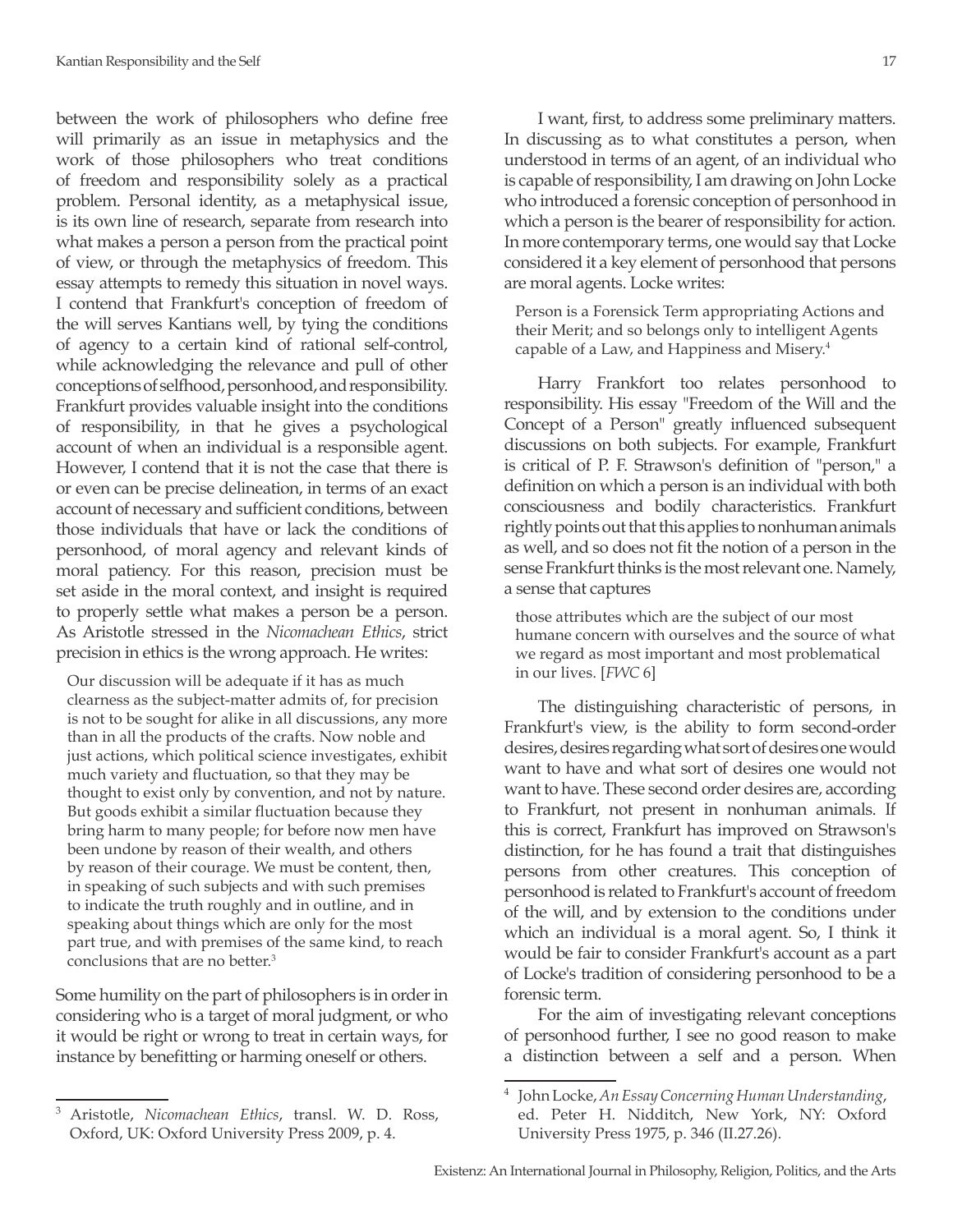talking about "personal identity," one is talking about what makes an individual the same self over time. It seems thus that there is an established philosophical practice of treating these notions as being more or less the same. Undoubtedly, one could stipulate a more specific meaning for "self" or "person" in order to distinguish between the two. However, I contend that any such distinction would be based on terminological stipulation rather than an analysis of the ordinary meaning of either term.

Viewing the person as being the bearer of responsibility is a central idea in this essay. I contend that there is a close relationship between the matter as to whether an individual is a person and as to whether an individual meets the conditions for being responsible. To this end, I am following the terminological distinctions of philosophers dating back to Locke. While in ordinary life words such as "person" or "human" are used interchangeably, philosophers have made a distinction here. An infant might be a human without being a person in the Lockean philosophical tradition, since infants do not bear moral responsibility for their actions. An alien from outer space might be a person without being a human so long as this alien meets the conditions for responsibility, whatever they may be.

Philosophers frequently use "person" in ways that do not commonly capture ordinary uses of the term, notwithstanding its broad technical and nontechnical usage. Each one of these uses of "person" is plausibly technical. I argue that there is no one precise noncontroversial conception of a "person," on account of this it is the vacillation between these two that I am concerned with here.

While my argument concerns the relation between Kantian ethics and the conditions of personhood or selfhood, I do not endorse a Kantian ethical framework. Instead, this framework is used in order to assess Kant's own conception of the conditions of moral responsibility. One key element of Kant's ethical framework, as I see it in agreement with most Kant scholars, is that there are rational moral principles. Certainly, there are nuances in interpretation; however, that there are rational moral principles is an assertion all Kantians can agree upon. Kant himself, in addition to holding that there are rational moral principles, spells out what he sees as the most fundamental moral principle, namely the Categorical Imperative, and he goes in great length to expound this principle in a variety of ways, claiming they are all equivalent.

In order to identify which conditions of personhood best fit a Kantian framework, I will survey some of the interpretations that are currently being offered. To this end it is helpful to assess whether these conditions are meant as (a) sufficient conditions for personhood, (b) necessary conditions for personhood, or (c) both necessary and sufficient conditions for personhood. This is not always clear and obvious. In what follows, I discuss possible conditions commonly used to define moral personhood:

*Libertarian Perspective*. Several conditions for personhood are based on certain conceptions of free will. These conditions focus on moral agency. In the corresponding literature, one of the main proposed ideas is a libertarian conception of freedom. Accordingly, to be capable of being responsible, to be a person in the sense of being a moral agent, one has to have the capacity for doing otherwise. This notion of an "ability to do otherwise" is itself controversial, and compatibilist philosophers of freedom of the will have offered their own interpretations of the notion of ability to do otherwise. In any case, ability to do otherwise, read in an appropriate libertarian fashion, is taken by libertarians to be a necessary condition for the capacity to have moral personhood, *qua* agency.

In my interpretation, Kant's categorical imperative can be classified as belonging to a libertarian approach. Kant offers two different perspectives with regard to thinking about the self: the phenomenal self and the noumenal self. Were there just a phenomenal self, bound by the laws of nature, Kant would claim that there is no genuine moral responsibility. It is only a noumenal self, not bound by natural law, that can be capable of true moral action. I think it would be misleading to class Kant as a compatibilist. He can allow that, in a sense, the world follows deterministic laws, while in another sense it may not. Kant is a libertarian, because it is the possibility of a world outside of the causal order that allows, for him, moral responsibility.

*Compatibilist Perspective*. In contrast to the libertarian conception, no compatibilist philosopher takes the ability to do otherwise, construed in a libertarian way, to be a necessary condition for personhood. This makes clear that the conditions for personhood are far from obvious, at least to philosophers: a millennia-old philosophical debate divides us quite sharply in camps, with common sense having little pull for or against either view.

What I will call the early compatibilist view, in the tradition of Thomas Hobbes, David Hume,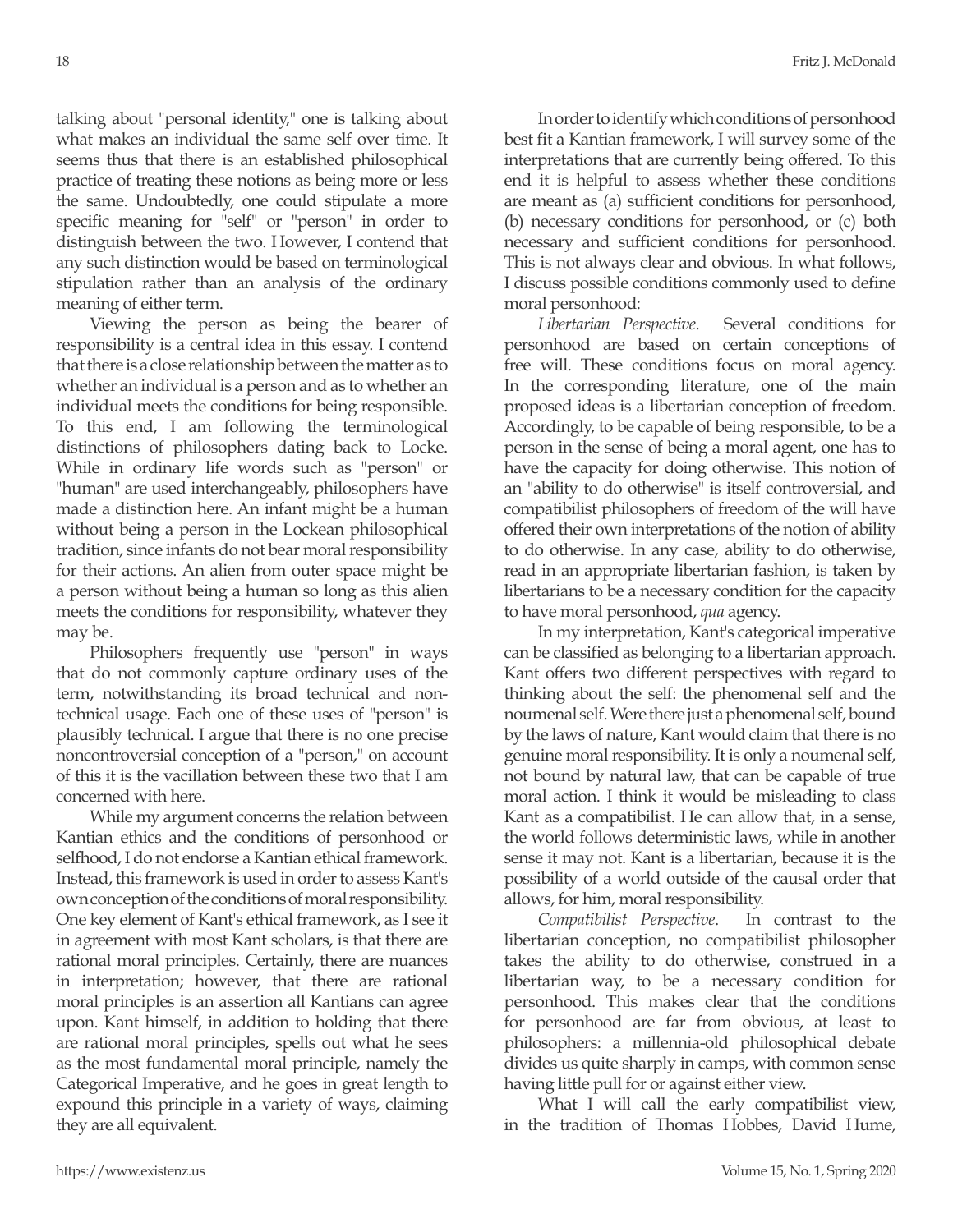and A. J. Ayer, holds that the distinction between free, responsible action and action that is not free or responsible turns on the kind of causal chain leading to a person's action. It does not turn on the libertarianstyle ability to do otherwise. I will use Ayer's version of this theory as the exemplar. Ayer distinguishes between ordinary causes and constraints. While in every case, in a deterministic universe, there is some causal chain leading to an individual's action, some of those causes are such that a person lacks the ability to do what the individual wants to do. In these cases, that individual lacks freedom. So, a person who walks from home to work, without impediment, is doing so freely. Someone who happens to be chained in a dungeon, incapable of movement, is constrained in such a way that such a person cannot walk freely. To lack this ability to do as one wishes is to lack freedom.

Having certain abilities is key to Frankfurt's account of being a person, but the ability is spelled out in terms of effective control not over one's environment but over one's psychological attitudes. In his view, freedom and personhood is a matter of desiring to do something, while also having higher order desires that line up with that lower-order desire. If I desire to do an act, while also desiring to have that desire, I am doing the act on my own free will. For Frankfurt, there is no need to appeal to libertarian freedom in order to capture the idea of responsible action. He argues in "Alternate Possibilities and Moral Responsibility," that libertarian freedom is not necessary for moral responsibility.<sup>5</sup> The key aspect of Frankfurt's view I hope to advance here is the idea that responsible action and personhood can be conceived of in terms of these higher order desires, desires to have the desires one has. For example, in the case of an addict, who does not desire to have addictive desires, one can see where an individual may act in a fashion that is not best considered as being free or responsible.

*Intellectual Capacity*. Free will is not the only criterion on offer for personhood and responsibility. Several philosophers define personhood in terms of intellectual capacity. An instance for the intellectual capacity view can be found in *An Essay Concerning Human Understanding* where Locke draws a distinction between "man" (human being) and "person." Continuous existence of an individual as the same

human being differs from continuous existence as the same person. There is of course a vast literature on personal identity and quite a lot can be said about this distinction and the way Locke draws it. The main issue I want to focus on is Locke's use of an intellectual capacity, namely the one of consciousness, in order to define personhood. To be the same person over time is to have continuity of consciousness, defined in terms of the presence of links in memory that are connecting the current moment to the past. Locke famously claims that an individual whose consciousness is continuous from the present to the past might be the same person, responsible for his or her actions, even though the individual does not occupy the same body and is not, in Locke's terms, the same human being. What I want to stress for the purpose of this essay is the relevance of humans' cognitive capacities with regard to consciousness and memory when discussing this highly influential account of personhood.

One contemporary variation of Locke's view, put forward by Peter Singer, holds that the central characteristics of personhood are "rationality and selfconsciousness."6 Singer uses this kind of understanding of personhood for discussing differences in moral standing between nonhuman animals, human fetuses and embryos, infants and children, and adult human beings. This approach focuses on the conditions under which someone is a moral patient, rather than a moral agent. Using intellectual capacities such as rationality and self-consciousness for distinguishing between persons and nonpersons differs from distinguishing them in terms of free will. In an important way, it seems neutral in respect of different conceptions of what free will is and what it might amount to.

One way of bridging the gap between Locke's and Singer's intellectual conception of what makes a person a person to more recent normative accounts is by looking at the characteristics for establishing personhood as presented by Mary Anne Warren. In order to argue in support of the permissibility to abort fetuses, Warren names the following characteristics that for her are central to the concept of personhood: consciousness, emotionality, reasoning, the capacity to communicate, self-awareness, and moral agency.7 As

<sup>5</sup> Harry G. Frankfurt, "Alternate Possibilities and Moral Responsibility," *The Journal of Philosophy* 66/23 (December 1969), 829-839.

<sup>6</sup> Peter Singer, *Practical Ethics*, New York, NY: Cambridge University Press 2011, p. 74.

 $7$  Mary Anne Warren, "On the Moral and Legal Status of Abortion," *The Monist* 57/1 (January 1973), 43-61, here p. 55.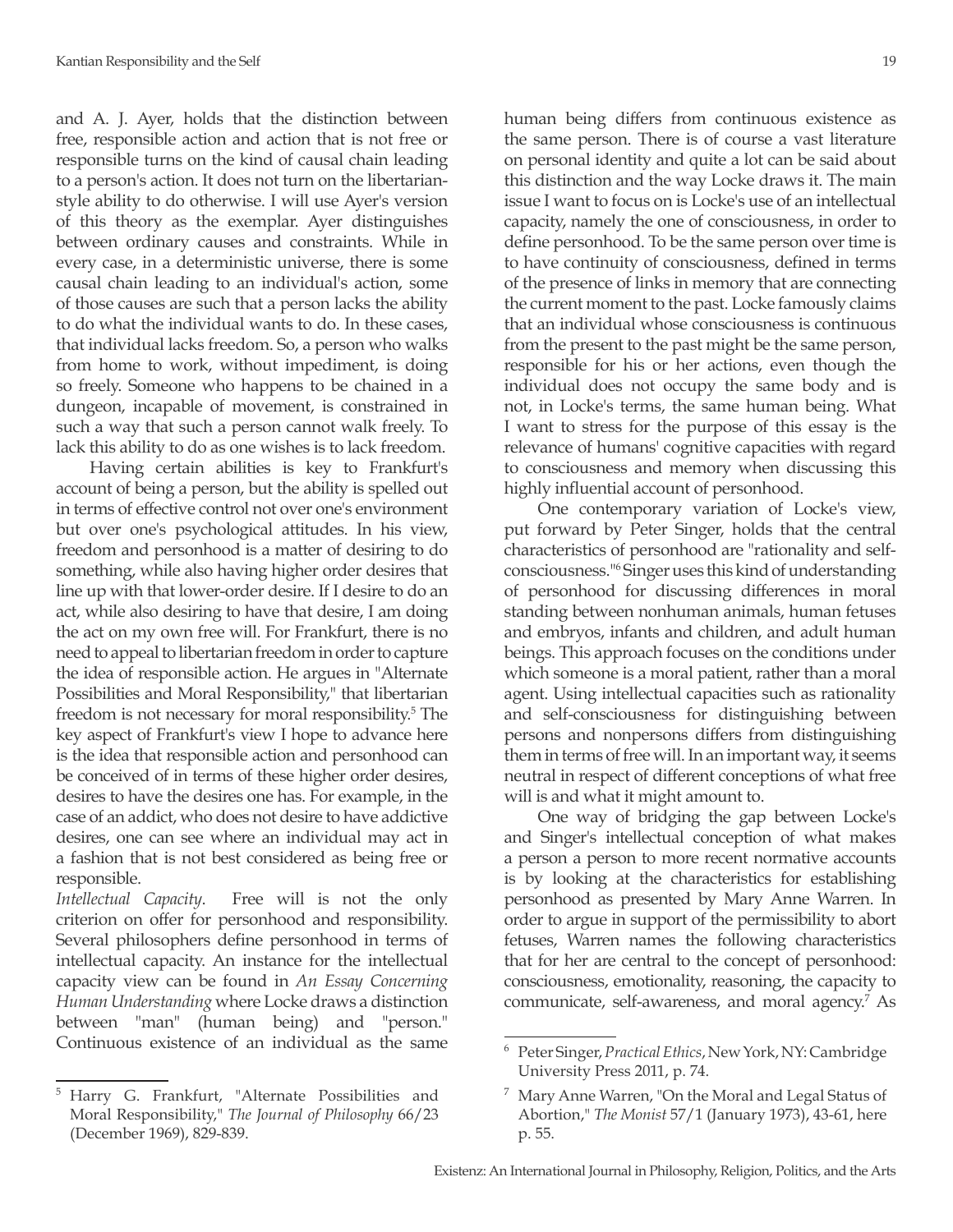all of these qualities are lacking in the early developing fetus, according to Warren, abortion of fetuses is, in her view, permissible.

Warren does not intend to take this list of characteristics as a set of necessary and sufficient conditions. Her main point revolves around the idea that none of these characteristics is present in a human fetus. To a greater extent than some of the narrow definitions of personhood on offer, Warren gives some criteria that ordinary people might have in mind when attributing personhood to humans.

More recently, there has been a greater focus on the role of what Warren called "moral agency." For these philosophers, normative reasons figure in what constitutes morally responsible personhood. For example, R. Jay Wallace has deemphasized freedom of the will, stressing instead the ability to govern one's actions based on moral reasons. This ability is what makes one a morally responsible individual, according to Wallace.<sup>8</sup>

## **Personhood and Reasons**

A more complicated version of a similar view is Christine Korsgaard's theory of self-constitution. For Korsgaard too, the criterion of what makes a person a person is governing oneself through moral principles, being a responsible individual, an agent. Korsgaard is more specific regarding the principles that make one responsible, namely it is required to obey to Kantian hypothetical and categorical imperatives. Not only is following these principles a kind of condition for rationality as it is both necessary and sufficient, given that, in Korsgaard's view, following the hypothetical and categorical imperatives constitutes an individual as a self, or person.<sup>9</sup>

These examples raise the question as to whether various conceptions of selfhood or personhood are part of the practice of holding individuals responsible. The mere act of holding individuals responsible is a common practice. It is not in the purview of philosophers alone. For this reason, I suspect that the more technical the account of personhood on offer, the less likely it is to be part of the common everyday conception of personhood we implicitly apply when holding people responsible.

Anyone who has critically thought about free will, or has taught this topic to students who were previously unfamiliar with it, will recognize that the complexity of this topic can dawn on someone in a way that is not merely a reflection of previously attained knowledge. In other words, the ideas that are being presented in libertarianism, compatibilism, and hard determinism are not obvious. They only seem so to some of those versed in the relevant philosophical issues. For this reason, I am doubtful that the libertarian conception of the person, regardless whether it is spelled out in an event-causal or agent-causal way, is part of the conditions that ordinary people have in mind when they consider each other as persons.

On the other hand, the idea that those who lack intellectual capacity of some sort cannot be responsible for their actions is to me solid common sense. One rules out holding infants, or the very young, or mentally ill people responsible for their actions. Yet one does not make the same allowances for adults. P. F. Strawson puts this point well: among the considerations that lead us to deny that a person is fully responsible is "He's only a child."10 Strawson argues in favor of adding a variety of circumstances that would legitimately identify someone as not being capable of morally responsible action, or, in other words, to not be a person in the Lockean forensic sense.

In my view, Korsgaard's and Wallace's more recent views of personhood are convincing. The ability to act based on moral considerations is certainly part of the paradigm of personhood one recognizes in ordinary life. The idea that the individuals who are being held responsible are the ones that can act responsibly also appears to have some plausibility. However, Korsgaard's more detailed account, framed in terms of the hypothetical and categorical imperatives, seems less likely to be part of the ordinary practice of holding people accountable. The categorical imperative is already in and by itself controversial, given that philosophers have disagreed over it for centuries. How could such a controversial principle be part of what is involved in the practice of holding humans responsible, a practice that is suitable for people to engage with in everyday life?

<sup>8</sup> R. Jay Wallace, *Responsibility and the Moral Sentiments*, Cambridge, MA: Harvard University Press 1994, p. 7.

<sup>9</sup> Christine M. Korsgaard, *The Constitution of Agency: Essays on Practical Reason and Moral Psychology*, Oxford, UK: Oxford University Press 2008, p. 12

<sup>10</sup> P. F. Strawson, *Freedom and Resentment and Other Essays*, Abingdon, UK: Routledge 2008, p. 8.